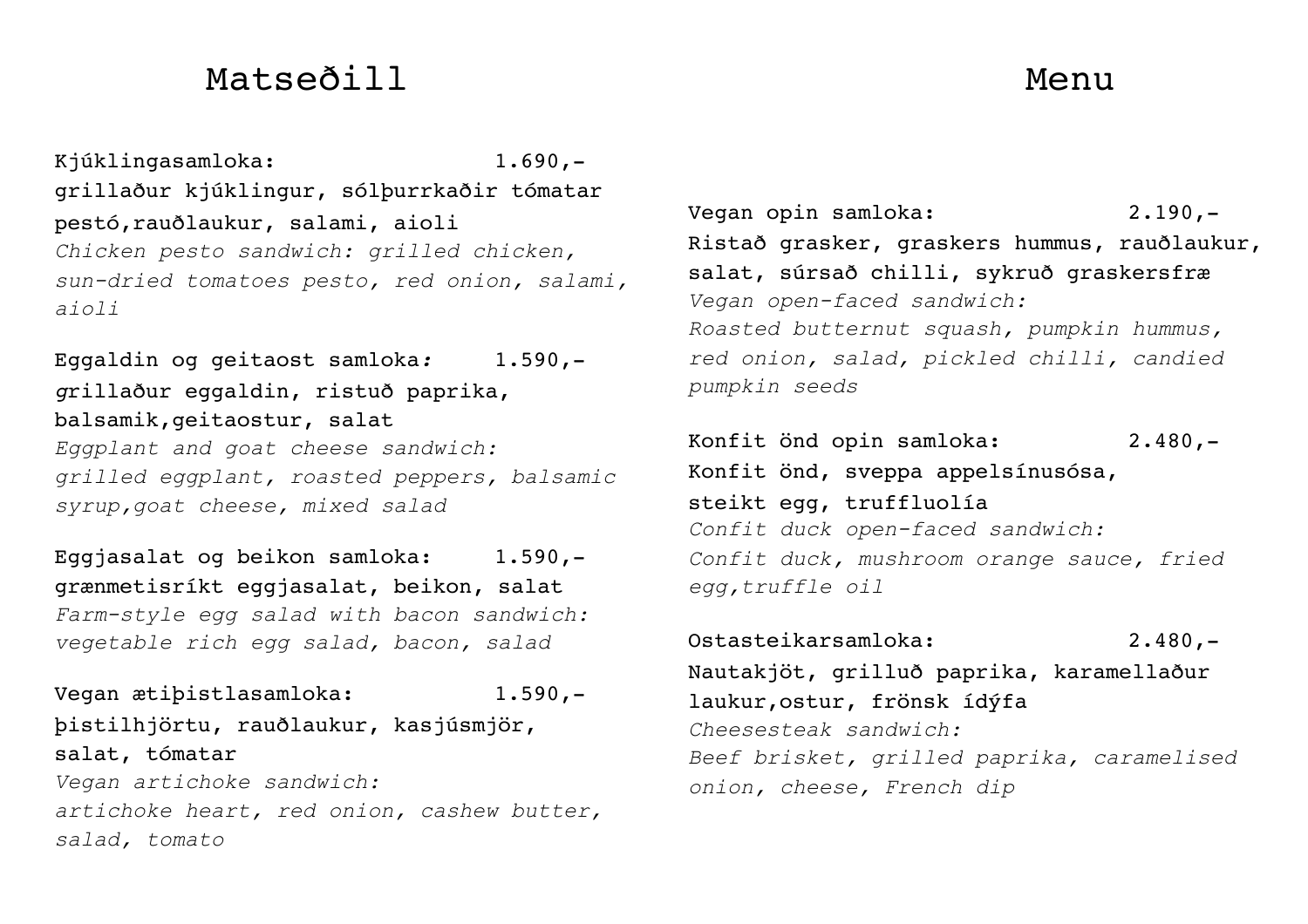## Matseðill Menu

Stökksteikt fisksamloka: 2.480,- Þorskur, tartarsósa, salat, súrsaður rauðlaukur *Crispy fried fish sandwich: Cod fish, tartar sauce, mixed salad , pickled red onion*

Monte Cristo samloka: 2.290.-Súrdeigsbrauð, ostur, sinnep, skinka borið fram með berjasósu eða ostasósu *Monte Cristo sandwich: Sourdough bread, cheese, mustard, ham served with berry preserves or mornay cheese sauce*

Vöfflur með ávöxtum, rjóma og hlynsírópi 2.350,- *Waffles with fruits, cream and maple syrup*

Vöfflur með steiktu eggi og beikoni 2.350,- *Waffles with fried egg and bacon* 

Eggjakaka með salati: 2.480,- Egg, skinka, ostur, laukur, tómatar *Omelette with salad: eggs, ham , cheese, onion, tomato*

Eggjakaka með salati: 2.480,- Egg, sveppir, laukur, ostur, spínat *Omelette with salad: eggs, mushroom, onion, cheese, spinach*

Shakshuka 2.590,- Soðnir tómatar, egg, ítölsk pylsa eða beikon, súrdeigsbrauð *Shakshouka Stewed tomato, eggs, Italian sausage or bacon, sourdough bread*

Shakshuka með kjúklingabaunum: 2.250,- Soðnir tómatar, kjúklingabaunir, spinat, súrdeigsbrauð *Shakshouka with chickpeas: Stewed tomato, chickpeas, spinach*